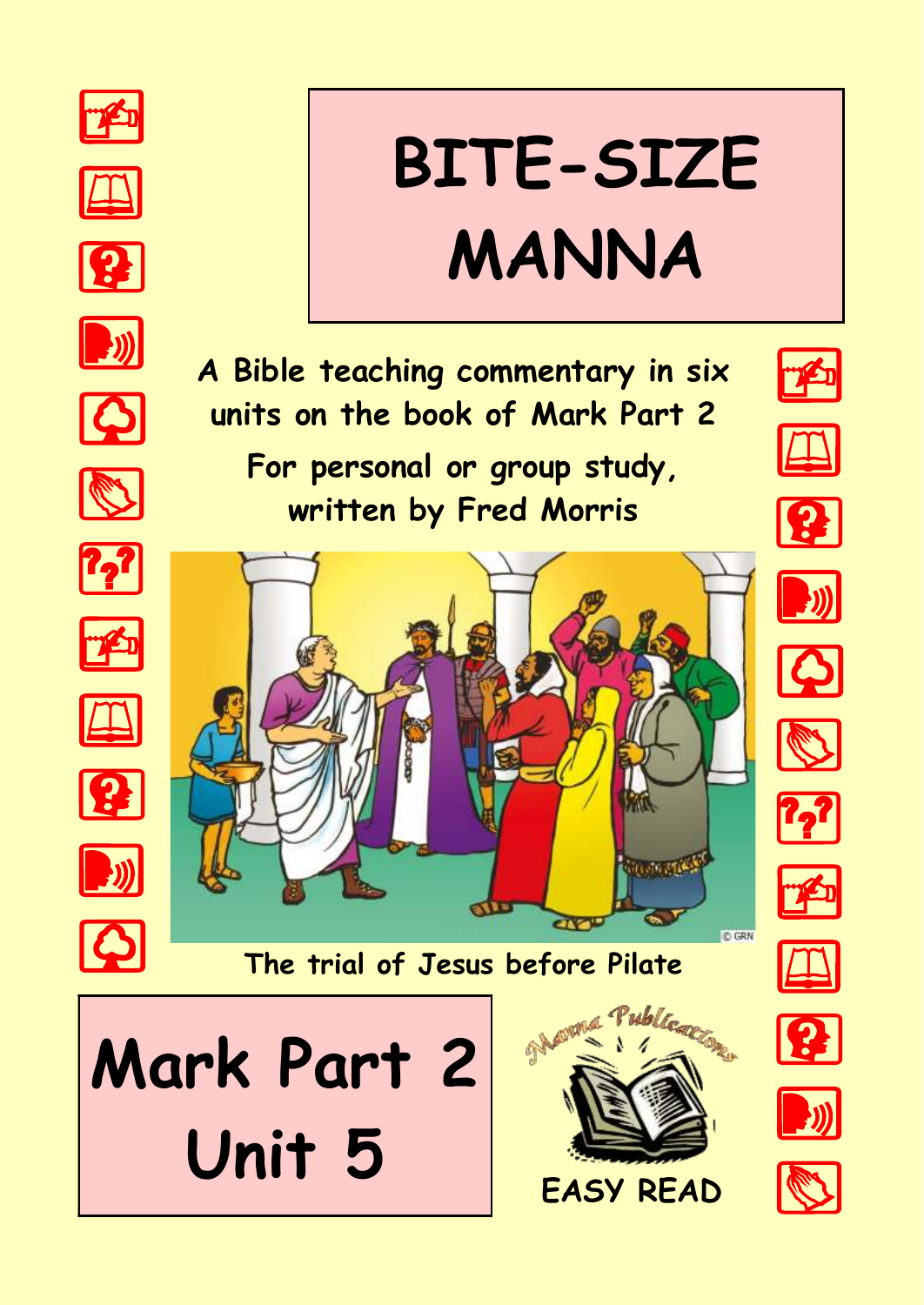# **Unit 5: Chapters 14:22 to 15:20. Remember Me**

While they were eating, Jesus took the bread. He gave thanks and broke it. He gave it to His disciples and said, "This is My body given for you," He said. "Do this to remember Me".

Then He took the cup saying, "This cup is the New Covenant in My blood, which is poured out for you". He gave thanks and handed it to them. All of them drank from it.

When Judas had eaten some of the meal with them, he went out.

Jesus again told the disciples about His crucifixion, as well as His resurrection and ascension. Soon they would see His enemies put Him to death.

From this day on they would remember the Passover supper as the Lord's Last Supper. They would remember the meaning of the bread and the wine, also the lamb. They would remember their Messiah whose blood saved them from sin and eternal death. In this way, Jesus asked all His followers to remember His death when they shared bread and poured out wine together. Through it, God revealed the 'mystery of Christ': our sins are forgiven because Jesus suffered and took the punishment we deserve.

When we remember the Last Supper and the sacrifice of Jesus for us, we must also remember He is alive and His Spirit is at work with us today.

## **Jesus Warns the Disciples that They Will Fail Him**

Then Jesus warned the disciples that they would betray or deny Him before His resurrection:

- They would all run away;
- Jesus would die as it says in the Old Testament;
- Peter would say three times that he did not even know Jesus.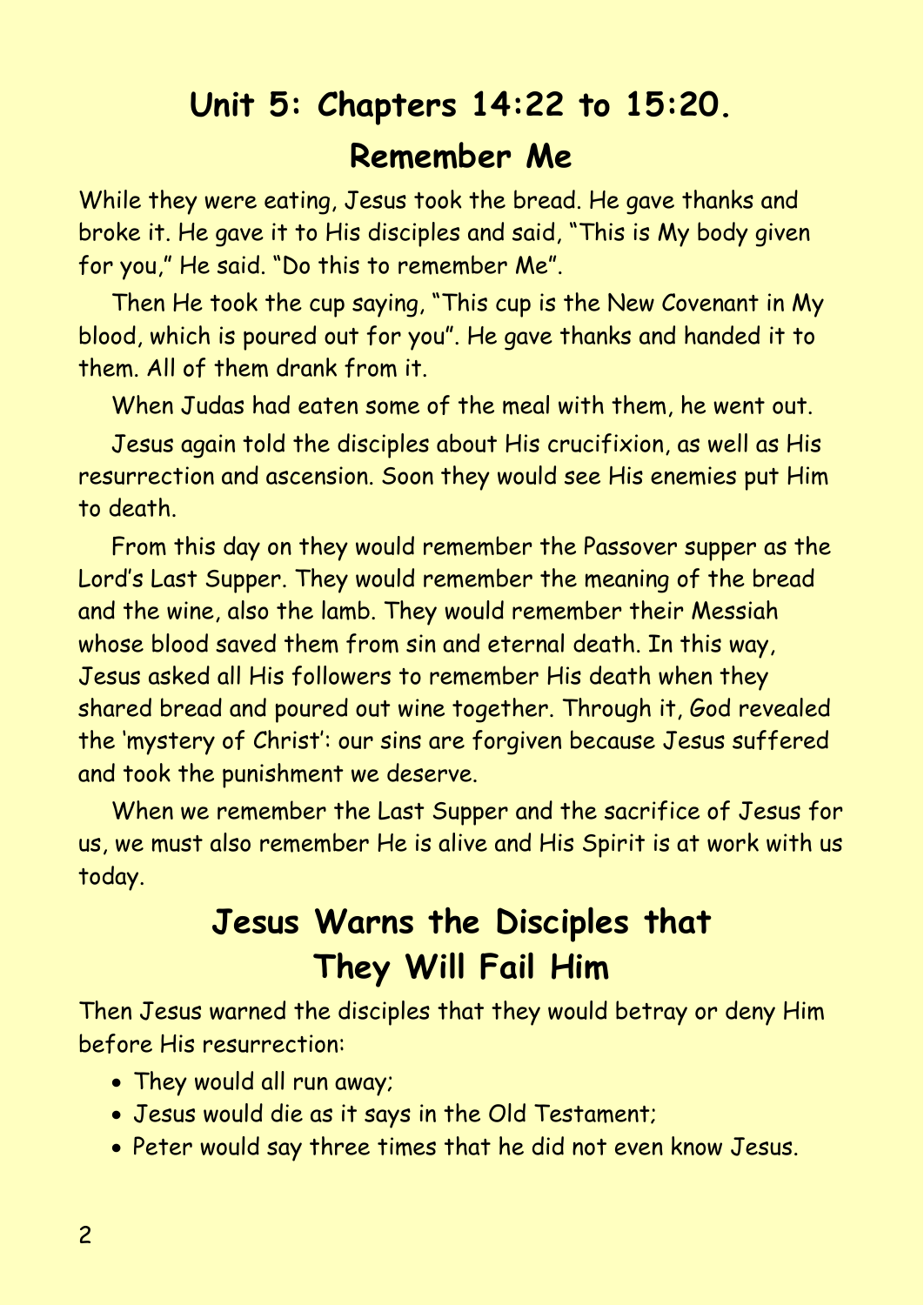• He would then come alive and meet them again in Galilee to explain everything.

The disciples could not fully understand these things until after they happened. Peter said to Jesus, "I may have to die with you but I will never say I do not know You".

 John, the disciple of Jesus, wrote down for us many of the things Jesus said at this time. Read them for yourself in John 14:1 to 17:25.

## **Jesus Prays and Suffers in the Garden**

Then Jesus led the disciples out across the river and into a garden on the Mount of Olives. Jesus often went to this garden to pray and He went there this last time to pray with great sadness.

"Sit here while I pray" He said. He went further on, to be alone with His Father and knelt down and prayed. He asked Peter, James and John to stay near Him. He was so sad He felt as if He was dying.

"Abba, Father," He said. "Everything is possible for You. Take this suffering from Me. But let what You want be done, not what I want". So Jesus obediently suffered and died for the sins of the world. He yielded to the will of His Father and died so that our sins could be forgiven.

If you have not asked Jesus to come into your heart as your personal Saviour, receive Jesus NOW so that His sacrifice will allow you to go to Heaven with your sins forgiven. His death and sacrifice of His blood have paid for your sins. And the sacrifice of Jesus on the cross has paid for the sins of all believers since that time. We will meet them in Heaven if we, too, believe that Jesus is the Son of God and our Saviour. Meanwhile, we faithfully serve others in our calling from God. We do this with joy and with suffering, knowing that the return of Jesus on Earth may happen soon.

Ask God to forgive your sins, because His Son Jesus died in your place. Do not forget that He took the punishment for sin that we all deserve.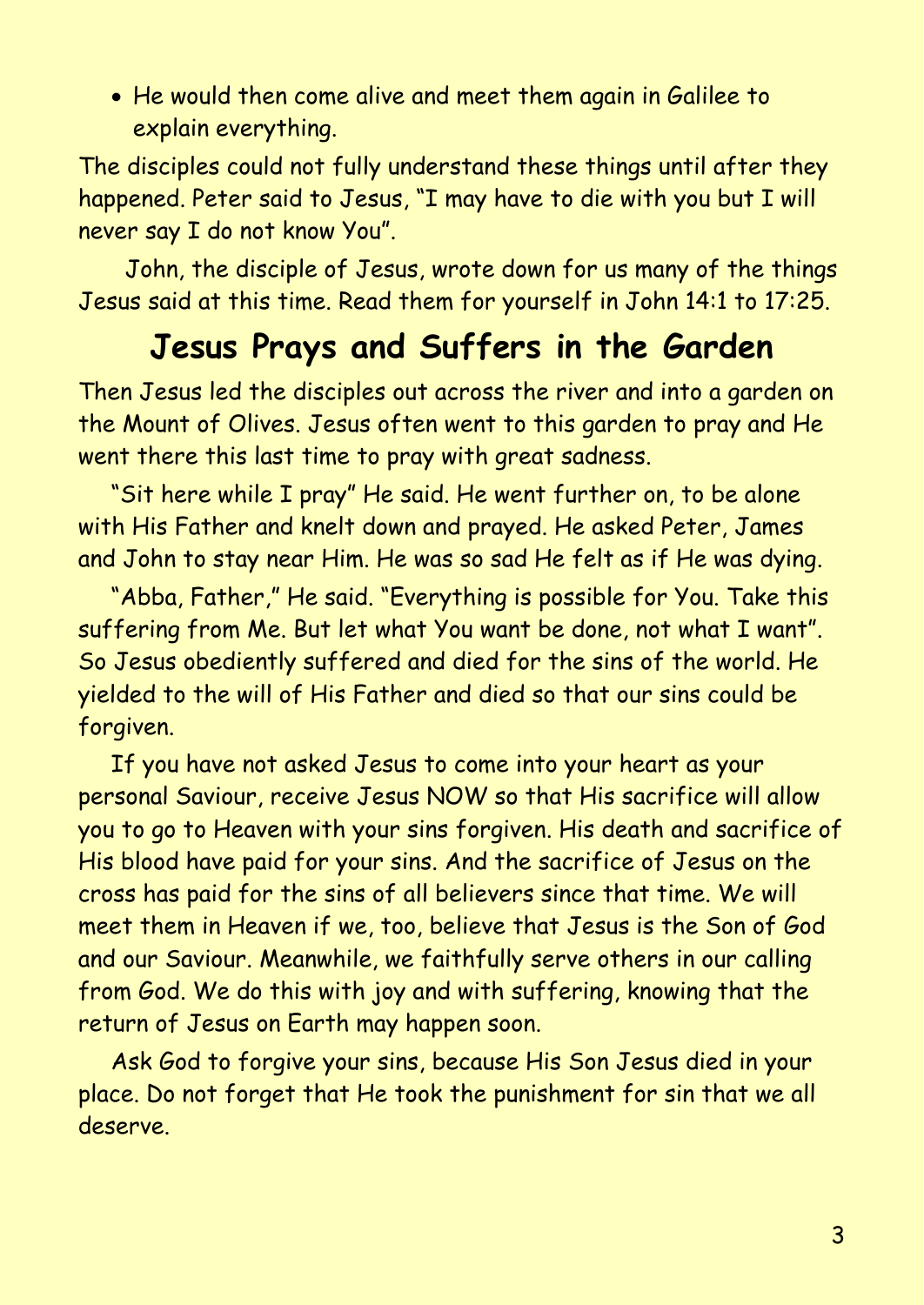While Jesus prayed, the disciples fell asleep. Jesus came back to them and said, "Watch and pray. Then you will not fall into sin when you are tempted. The spirit is willing, but the body is weak".

Jesus went away again and prayed. Again, they fell asleep. The third time this happened He said, "Enough! The hour has come. Look, the Son of Man is going to be handed over to sinners". Jesus saw torches in the distance and knew that the soldiers were coming to arrest Him.

The disciples failed to watch and pray at a time when Jesus specially needed them. They did not understand what was going to happen. They were tired and worried. This is a warning to obey Jesus when he says we must watch and pray. This is why He warned his disciples about the 'end times'. "Always keep watching".

## **The Arrest of Jesus**

Just then, Judas arrived. He came with the Temple guards and chief priests. They carried swords and clubs. "The one I kiss is the man: arrest him," Judas told them.

Jesus said, "Do you have to come out with swords and clubs to capture Me? Every day I taught in the Temple courts and you did not arrest Me. But the Scriptures must come true", Jesus said.



**Jesus is betrayed by Judas and arrested**

The soldiers

then arrested Jesus, but He faced them calmly. Jesus made it clear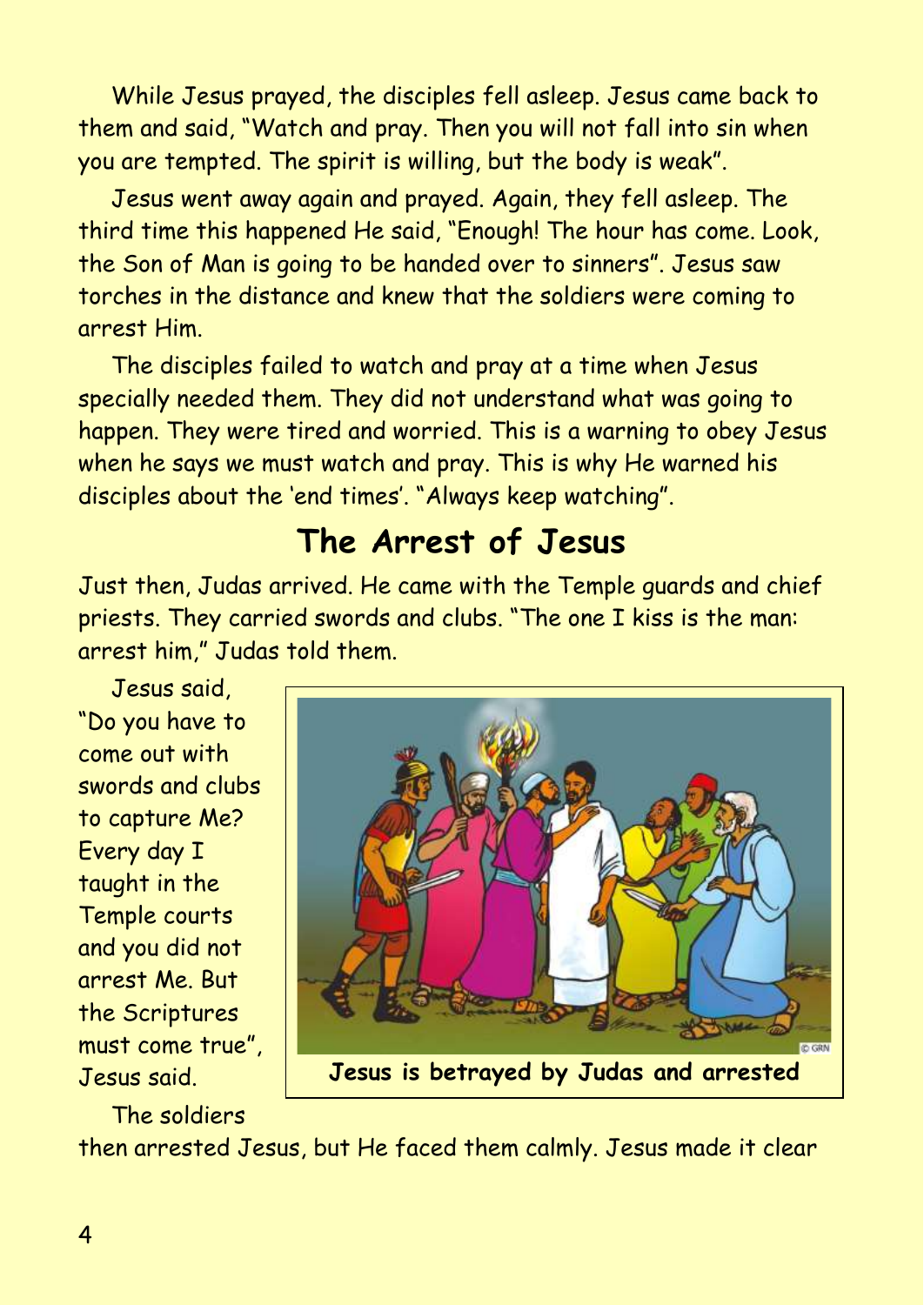that He did not want a fight. He did not run away but all the disciples ran away.

Jesus was taken to the High Priest to begin His trial.

# **The First Trial of Jesus by the Jewish Leaders**

First, they took Jesus to Annas, the ex-High priest. His son was the ruling High Priest over the highest Jewish court.

The court of priests, elders and teachers met to judge Jesus, but did not do it in a fair way:

- The trial was held at night, which was against the Jewish law.
- The prisoner should not be abused, but they spat on Jesus and hit Him.
- If the person's crime was bad enough for him to die, the judges were not allowed to decide until the following day.
- The whole Sanhedrin, with the teachers and the elders, looked for a way to wrongly accuse Jesus 'so that they could put Him to death'.
- Many people told lies against Him, but no one could find any wrong in Him. Jesus was without sin.
- False witnesses were brought in to speak against Jesus.

Their stories about Jesus did not agree, so the High Priest asked Jesus, "Are you not going to answer?" Jesus did not answer their lies.

When the High Priest asked Him, "Are you the Christ, the Son of the Blessed One?" Jesus said, "I am. And you will see the Son of Man sitting at the right hand of the Mighty One... and coming on the clouds of Heaven".

The High Priest became angry. "Why do we need any more witnesses?" he asked. He refused to allow anyone else to speak about Jesus. It was a meeting of religious leaders, and none of them believed that Jesus was the Son of God. The High Priest asked "What do you think?". The Jewish leaders said that He was guilty and that He had to die.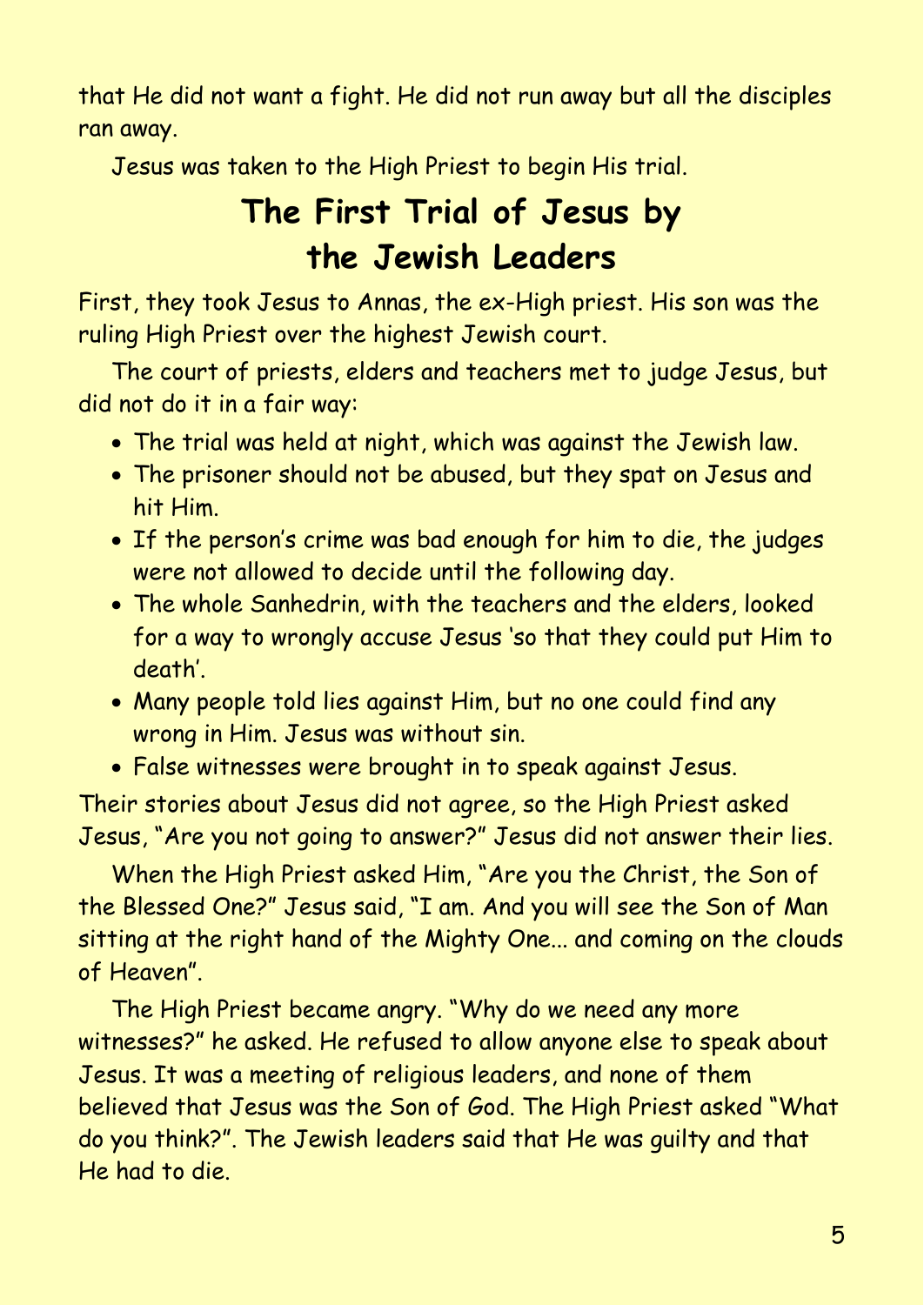Then some began to spit on Jesus. They put a cloth over His eyes and hit Him with their fists. They said, "Prophesy to us, Christ. Who hit You?" Then the guards took Him and beat Him.

We see how brave Jesus was. He knew why He had come into the world. "The Son of Man did not come to be served, but to serve others. He came to give His life as the price for setting many people free".

### **The Testing of Peter**

Two stories ran side by side: (1) the trial of Jesus and (2) the testing of Peter and how he denied Jesus.

Peter was afraid and followed Jesus at a distance. When the soldiers took Jesus into the courtyard of the High Priest's house, Peter followed them. A servant girl came up to him and said, "You also were with Jesus."

Peter denied it. "I do not know what you are talking about" he said, and stood near the entrance door. The girl saw him there and said to those standing around, "This fellow is one of them." Peter denied it again.

Then others spoke to him. "You are from Galilee." Peter called down curses upon himself and swore an oath and said to them "I do not know this man!"

Then Peter heard a cock crow. He remembered Jesus had said, "Before the cock crows twice, you will say three times that you do not know me". He wept bitterly.

So, Judas betrayed Jesus, Peter denied Jesus and the other disciples ran away. All 12 disciples let Jesus down. Judas killed himself but the others were sorry and came back to Jesus. Jesus forgave Peter and the other ten disciples and used them to build His Church around the world. We read about this in the book of Acts.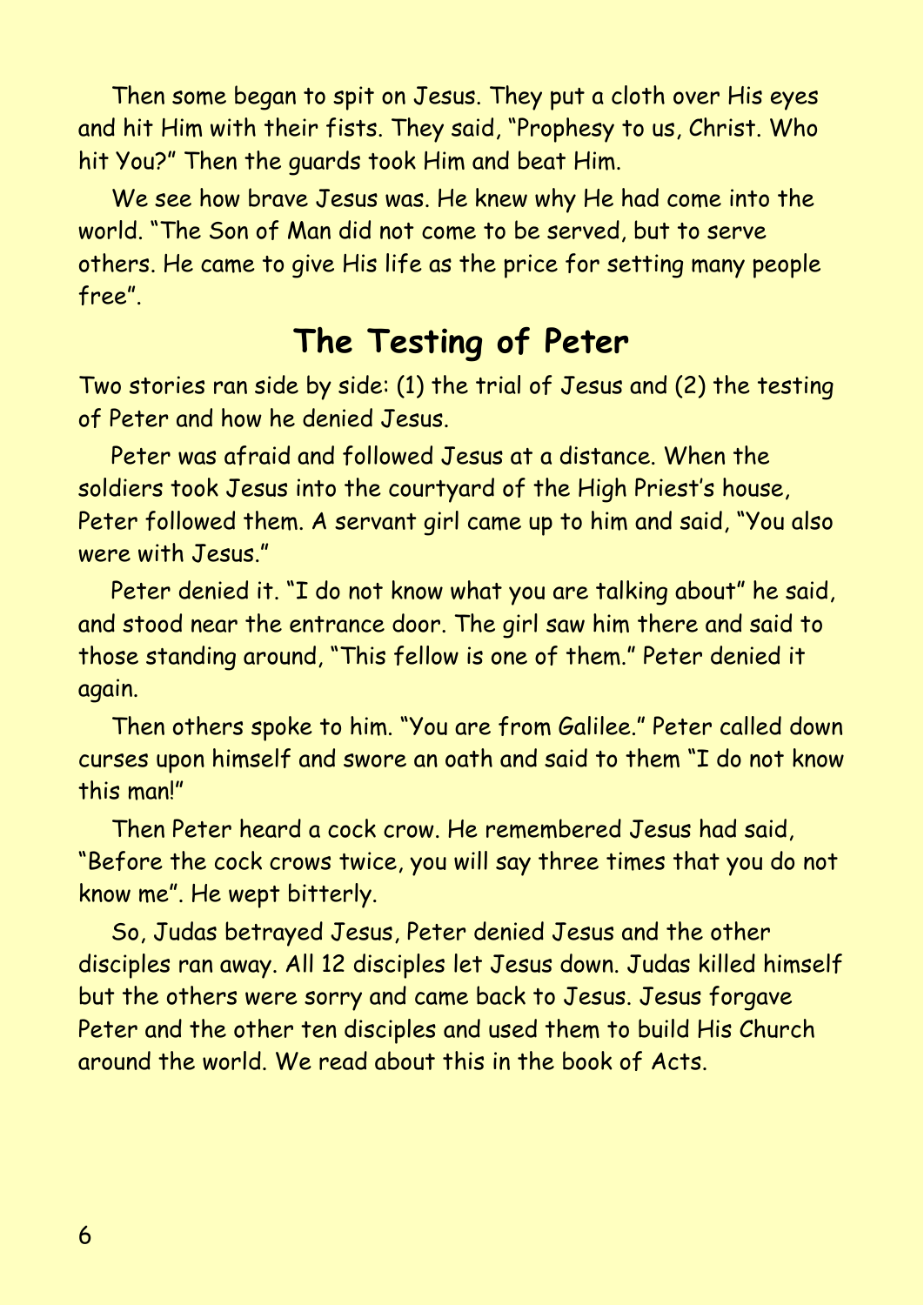### **2 Mark Chapter 15**

# **The Second Trial of Jesus by the Roman Governor**

The trial of Jesus went on all night. This was against the Jewish law. They tied Jesus up and led Him away to Pilate, the Roman governor of the region of Judea. It was very early in the morning. Only Pilate could give permission for someone to be crucified and put to death on a cross.

 The religious leaders told Pilate the complaints they had against Jesus. They said that:

- He told lies to the people.
- He told them not to pay taxes to the Romans.
- He called Himself a king.
- He said He was the Messiah, God's anointed One.

They spoke words of hate, but Jesus did not hate His enemies nor answer back.

Pilate wanted to know if Jesus had said that He was a king. "Are you the king of the Jews?" he asked Jesus. "Yes, it is just as you say," Jesus replied. Jesus made it clear to Pilate that He was not an ordinary earthly king.

The chief priests did not believe the truth about Him. Jesus said to Pilate, "The reason I came into the world was to teach and show the truth". Denying God's truth leads to rejecting God's Son. A nation that no longer teaches the truth to its people is easily destroyed from within.

Pilate could see that Jesus had not done anything wrong. He was amazed that Jesus was so calm.

It was a custom to let a prisoner go free at the Passover feast. Pilate could find no fault in Jesus so he wanted to let Him go. He asked the people to decide whom he should let go: a murderer, or Jesus, the innocent carpenter from Nazareth.